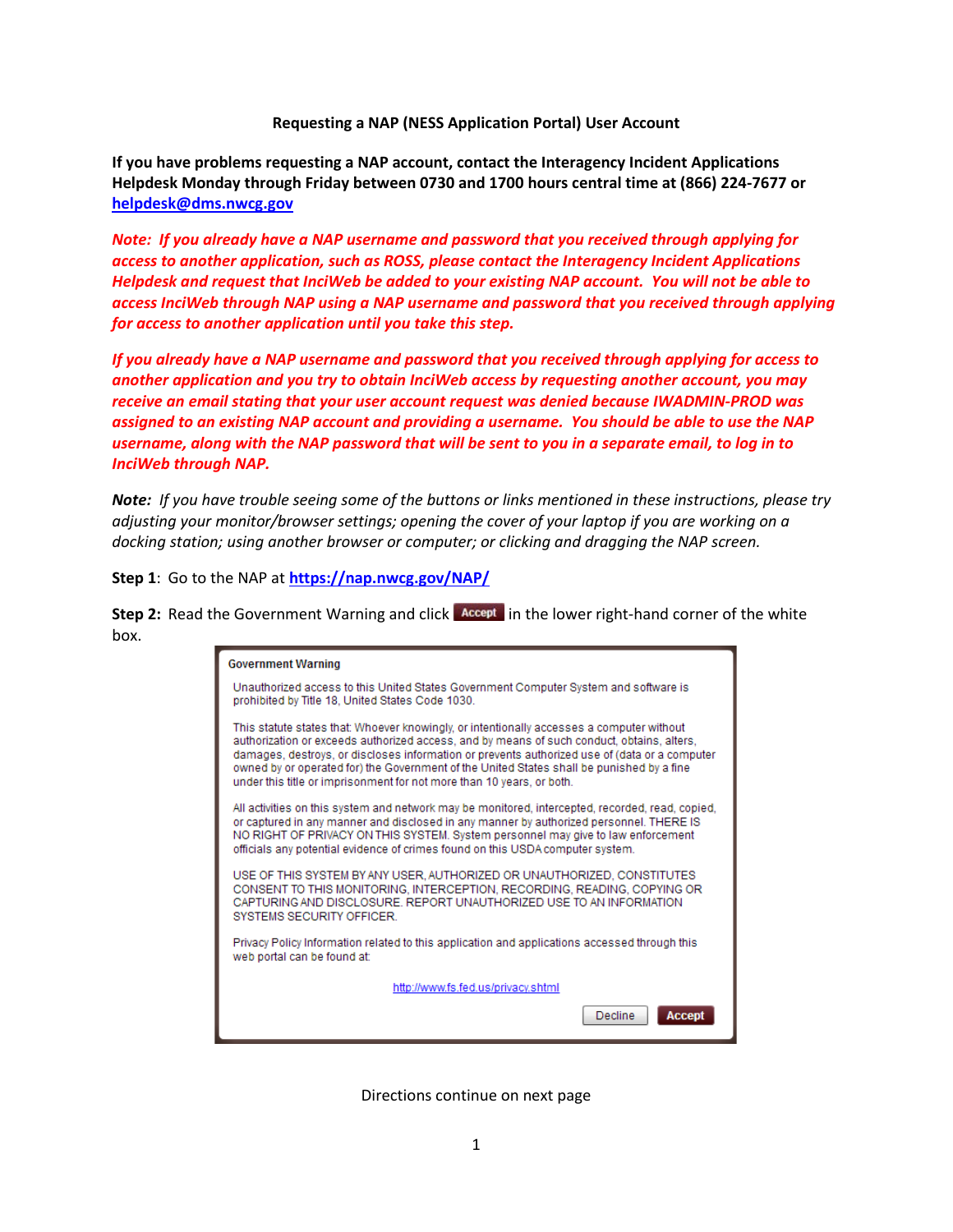**Step 3**: Click  $\leftarrow$  Request User Account in the right hand corner of the beige **'Message Board'** line.

| <b>NAP</b> | Message Board<br>1117777777 | Retrieve<br>Reset<br>Password:<br>Username:<br>equest User Account . |  |
|------------|-----------------------------|----------------------------------------------------------------------|--|
|            |                             |                                                                      |  |

**Step 4:** On the **'User information**' tab in the **'Request User Account'** dialog box, complete the following information, then click Next<sup>>></sup> in the lower right-hand corner of the dialog box: First Name; Middle; Last Name; Job Title; Employee Type; Organization Unit; Agency; Office Number; mobile; Fax; and Email. You only need to fill out the information required indicated by an  $*$ .

*Note: All Federal, state, and local agency employees should choose Permanent/Full-Time or Seasonal to indicate their status in the Employee Type Field. In the Organization Unit/Agency Fields AD Casual and Contractors should enter the organizational unit that they are hired through. NAP will accept whatever you type in the "Organizational Unit" and "Agency" boxes even if your unit/agency does not populate automatically.* 

| <b>Request User Account</b><br>×                                                                                                                                                                                                                                       |                               |                              |                |  |  |  |  |  |
|------------------------------------------------------------------------------------------------------------------------------------------------------------------------------------------------------------------------------------------------------------------------|-------------------------------|------------------------------|----------------|--|--|--|--|--|
| <b>User Information</b>                                                                                                                                                                                                                                                | <b>Applications Requested</b> | <b>Identity Verification</b> | <b>Summary</b> |  |  |  |  |  |
| Step 1 - Enter User Information                                                                                                                                                                                                                                        |                               |                              |                |  |  |  |  |  |
| First Name: *                                                                                                                                                                                                                                                          |                               | Office Number: *             | <b>Ext:</b>    |  |  |  |  |  |
| Middle:                                                                                                                                                                                                                                                                |                               | Mobile:                      |                |  |  |  |  |  |
| Last Name: *                                                                                                                                                                                                                                                           |                               | Fax:                         | ۰              |  |  |  |  |  |
| <b>Job Title:</b>                                                                                                                                                                                                                                                      |                               | E-Mail: $*$                  |                |  |  |  |  |  |
| Employee Type: *                                                                                                                                                                                                                                                       | Permanent/Full-Time<br>÷      |                              |                |  |  |  |  |  |
| Enter all or part of your Organizational Unit name. For example:<br>Pacific Ranger District or Pacific or Ranger District<br>Willamette National Forest or Willamette or National Forest<br>Organization Unit: *<br>Search Organizations<br>Search Agencies<br>Agency: |                               |                              |                |  |  |  |  |  |
| 2                                                                                                                                                                                                                                                                      |                               |                              | Next           |  |  |  |  |  |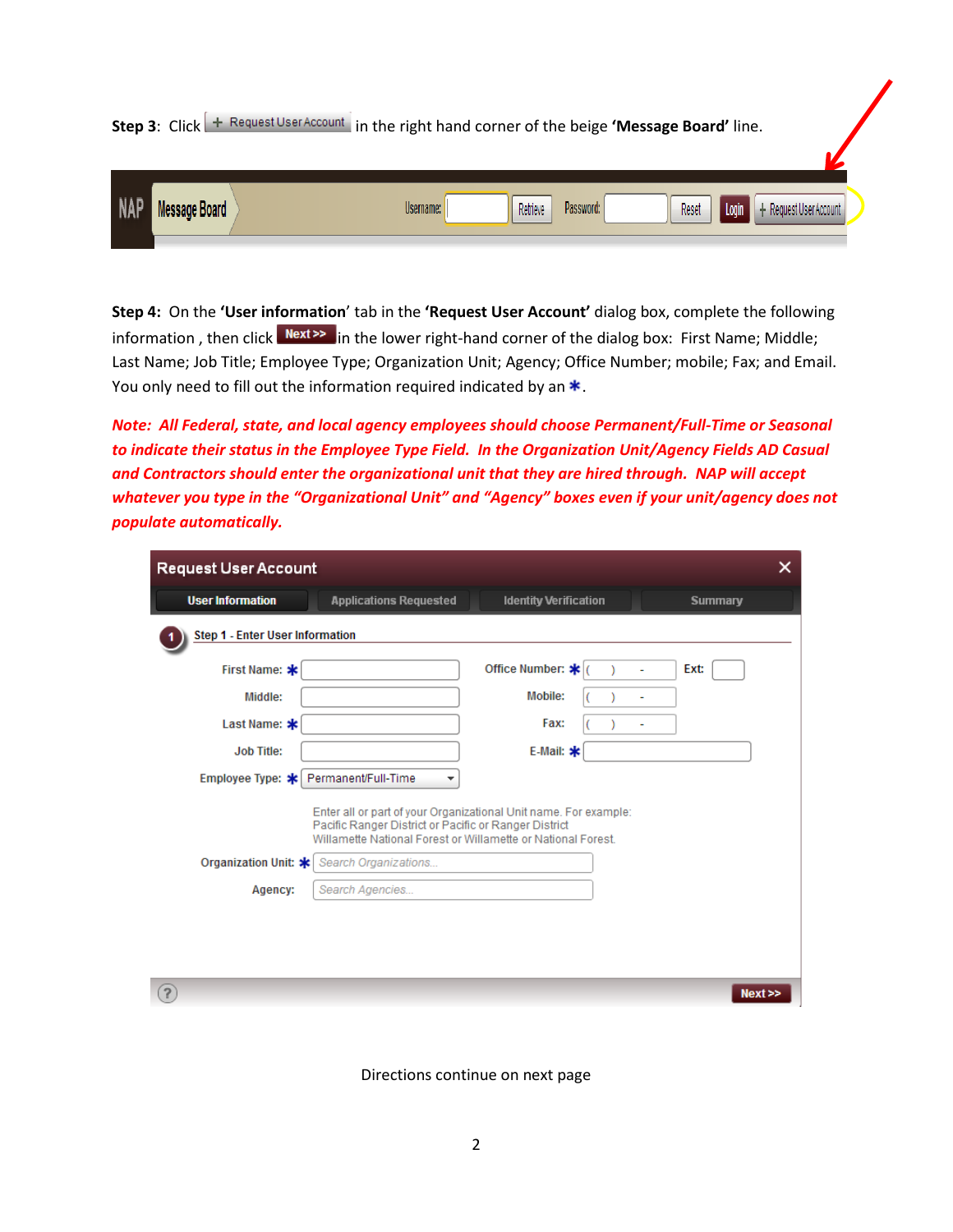**Step 5:** On the **'Applications Requested'** tab in the **'Request User Account'** dialog box, select '**IWADMIN-INCIWEB Administration' in the first drop-down menu labeled 'Application Access'. In the 'Instance' drop-down menu select PROD (Standard). If you want the ability to practice within the InciWeb Administrative Site, select TEST (standard) in addition to PROD (standard).**

*Note: All InciWeb Users and Superusers will need Standard Accounts only; no InciWeb User or Superuser will need a Privileged Account.*

*NOTE: DO NOT REQUEST ACCESS TO OTHER APPLICATIONS (I.E. ROSS, WIMS, ETC.) EVEN IF THEY ARE ONES YOU USE AS THIS WILL CREATE DELAYS IN ISSUING A NAP USERNAME AND PASSWORD TO YOU. IF YOU NEED ACCESS TO OTHER APPLICATIONS, CONTACT THE INTERAGENCY INCIDENT APPLICATIONS HELPDESK AT (866) 224-7677 AFTER YOU RECEIVE YOUR NAP USERNAME AND PASSWORD AND REQUEST THAT THEY BE ADDED TO YOUR NAP ACCOUNT.* 

| <b>Request User Account</b>    |                                                   |                                                                                                                                                                                                                    | ×                 |
|--------------------------------|---------------------------------------------------|--------------------------------------------------------------------------------------------------------------------------------------------------------------------------------------------------------------------|-------------------|
| <b>User Information</b>        | <b>Applications Requested</b>                     | <b>Identity Verification</b>                                                                                                                                                                                       | <b>Summary</b>    |
|                                | account management, in the requested application. | Step 2 - Requested Standard and/or Privileged Account Access to the following application instances<br>Request a Privileged Account only when you will be executing administrative or escalated tasks such as user |                   |
| <b>Application Access:</b>     | <b>IWADMIN-INCIWEB Administration</b>             |                                                                                                                                                                                                                    |                   |
|                                | Instance: * PROD (Standard)                       |                                                                                                                                                                                                                    |                   |
| contracting office personnel.) |                                                   | Enter the individual who can validate your need to access this application. You CAN NOT validate<br>yourself. (Agency employees: enter manager or supervisor. Contractors: enter your government                   | Ð                 |
| Contact's First Name: *        |                                                   | Title: $*$                                                                                                                                                                                                         |                   |
| Contact's Last Name: *         |                                                   | E-Mail: $*$                                                                                                                                                                                                        |                   |
| Phone Number: *                | Ext                                               |                                                                                                                                                                                                                    |                   |
|                                |                                                   |                                                                                                                                                                                                                    |                   |
|                                |                                                   |                                                                                                                                                                                                                    |                   |
|                                |                                                   |                                                                                                                                                                                                                    |                   |
|                                |                                                   |                                                                                                                                                                                                                    | Next<br>$<<$ Back |

On the same **'Applications Requested'** tab in the **'Request User Account'** dialog box, complete the required contact information marked by a  $*$  for the manager or supervisor who will verify and approve your request, and then click  $\frac{Next}{x}$  in the lower right corner of the dialog box.

*Note: Permanent/Full-Time and Seasonal employees should enter contact information for the manager or supervisor they directly report to. AD Casual and Contractor employees should enter contact information for the manager of the Dispatch Office they are hired through. If you enter your own contact information, your account request will be rejected.*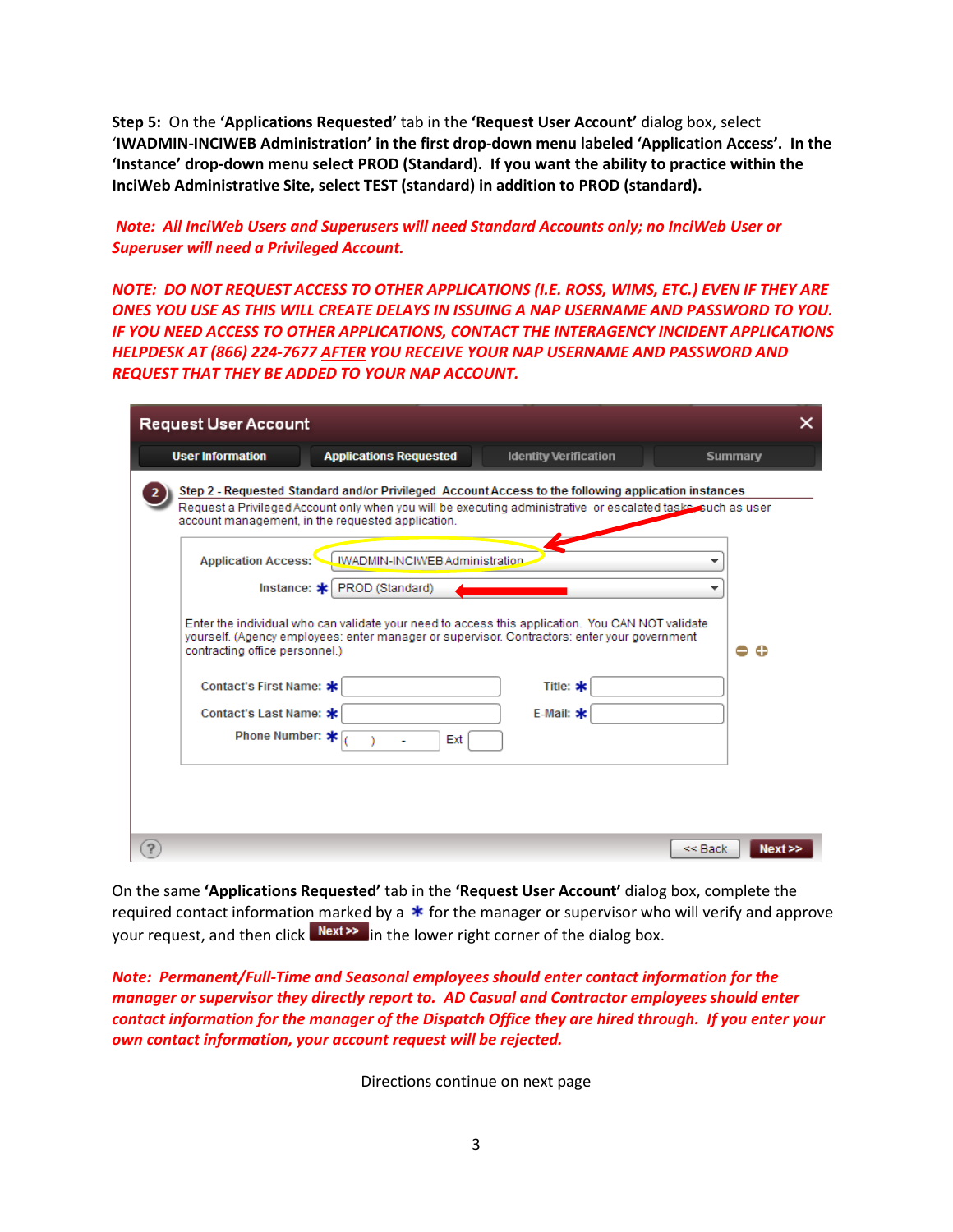**Step 6:** On the **'Identity Verification'** tab in the **'Request User Account'** dialog box, make sure you select the appropriate individual to validate your identity and need for NAP account. This should be your supervisor or the person who you report to. Also make sure this person's contact information is correct. If the information is incorrect, click  $\leq$  Back . If the information is correct, click Next>>.

| ×<br><b>Request User Account</b>                                                                                                      |                                                 |                              |                       |                |      |  |  |  |  |
|---------------------------------------------------------------------------------------------------------------------------------------|-------------------------------------------------|------------------------------|-----------------------|----------------|------|--|--|--|--|
| <b>User Information</b>                                                                                                               | <b>Applications Requested</b>                   | <b>Identity Verification</b> |                       | <b>Summary</b> |      |  |  |  |  |
| Step 3 - Select Identity Verification Contact<br>Select the individual who can validate your identity and the need for a NAP account. |                                                 |                              |                       |                |      |  |  |  |  |
| Select from the Application Verifiers entered on the previous page.                                                                   |                                                 |                              |                       |                |      |  |  |  |  |
|                                                                                                                                       | Identity Verification Contact: * Jennifer Jones |                              |                       |                | ▼    |  |  |  |  |
| <b>Contact's First Name:</b>                                                                                                          | Jennifer                                        | Title:                       | <b>Public Affairs</b> |                |      |  |  |  |  |
| <b>Contact's Last Name:</b>                                                                                                           | Jones                                           | E-Mail:                      | jejones@fs.fed.us     |                |      |  |  |  |  |
| <b>Phone Number:</b>                                                                                                                  | Ext<br>(208) 387-5437                           |                              |                       |                |      |  |  |  |  |
|                                                                                                                                       |                                                 |                              |                       |                |      |  |  |  |  |
|                                                                                                                                       |                                                 |                              |                       |                |      |  |  |  |  |
|                                                                                                                                       |                                                 |                              |                       |                |      |  |  |  |  |
|                                                                                                                                       |                                                 |                              |                       |                |      |  |  |  |  |
|                                                                                                                                       |                                                 |                              |                       |                |      |  |  |  |  |
| $\overline{?}$                                                                                                                        |                                                 |                              |                       | $<<$ Back      | Next |  |  |  |  |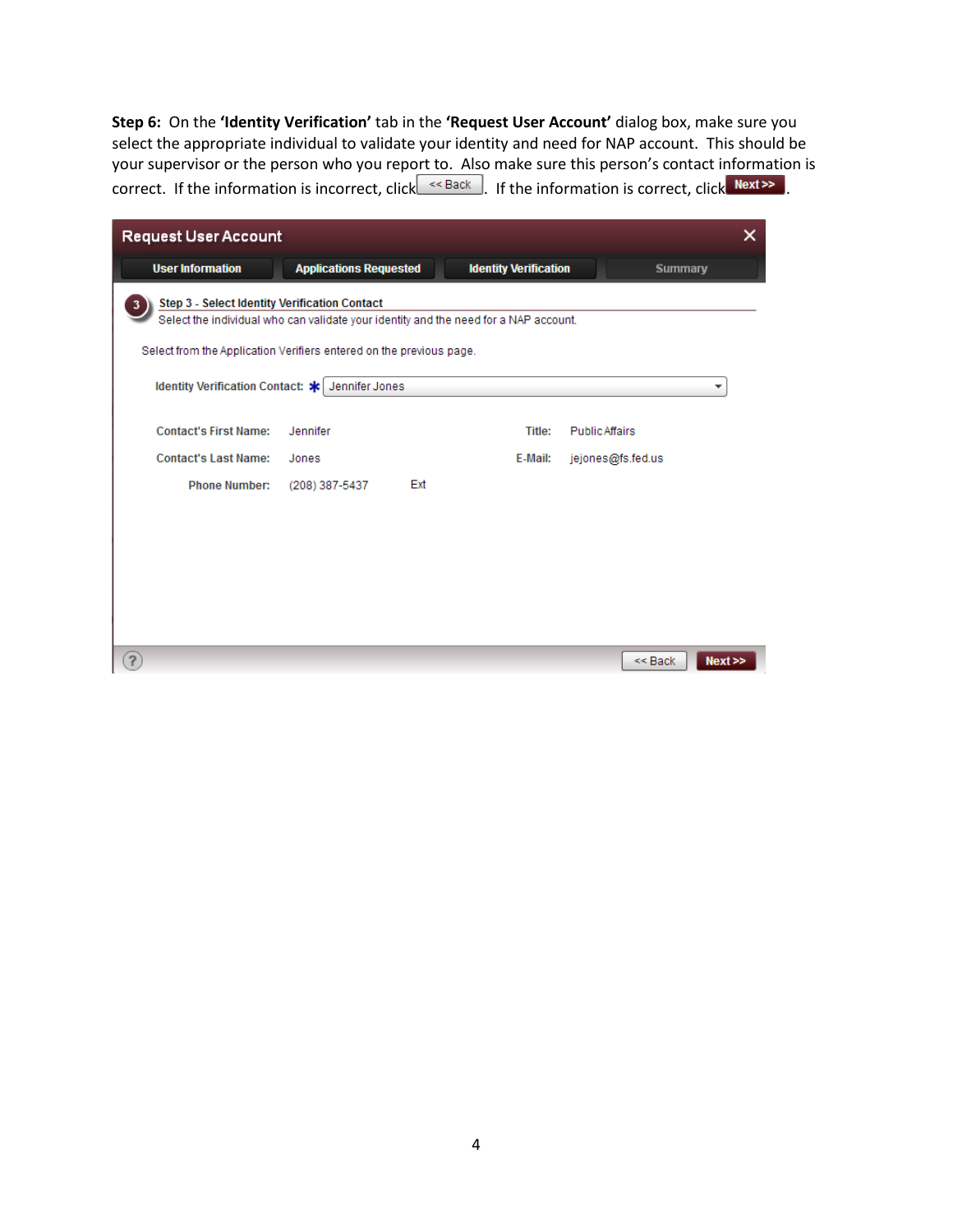**Step 7:** On the **'Summary'** tab in the **'Request User Account'** dialog box, review your request information. If it is incorrect, click  $\sqrt{\frac{1}{n}}$  in the lower right corner to go back to previous tabs and correct inaccurate information. If it is correct, click save in the lower right corner of the dialog box.

| <b>User Information</b><br><b>Applications Requested</b><br><b>Identity Verification</b><br><b>Summary</b><br><b>Step 4 - Review Summary</b><br><b>User Information:</b><br>christine schuldheisz<br>national interagency fire center<br>(208) 387-5145<br>christineschuldheisz@ymail.com<br><b>Employee Type:</b><br>Permanent/Full-Time<br><b>Application Instances Requested:</b><br>IWADMIN, Jennifer Jones (208) 387-5437<br>TEST (Standard), PROD (Standard)<br><b>Identity Verification Contact:</b><br>Jennifer Jones (208) 387-5437 | <b>Request User Account</b> |  | × |
|----------------------------------------------------------------------------------------------------------------------------------------------------------------------------------------------------------------------------------------------------------------------------------------------------------------------------------------------------------------------------------------------------------------------------------------------------------------------------------------------------------------------------------------------|-----------------------------|--|---|
|                                                                                                                                                                                                                                                                                                                                                                                                                                                                                                                                              |                             |  |   |
|                                                                                                                                                                                                                                                                                                                                                                                                                                                                                                                                              |                             |  |   |
|                                                                                                                                                                                                                                                                                                                                                                                                                                                                                                                                              |                             |  |   |
|                                                                                                                                                                                                                                                                                                                                                                                                                                                                                                                                              |                             |  |   |
|                                                                                                                                                                                                                                                                                                                                                                                                                                                                                                                                              |                             |  |   |
|                                                                                                                                                                                                                                                                                                                                                                                                                                                                                                                                              |                             |  |   |
|                                                                                                                                                                                                                                                                                                                                                                                                                                                                                                                                              |                             |  |   |
|                                                                                                                                                                                                                                                                                                                                                                                                                                                                                                                                              |                             |  |   |
|                                                                                                                                                                                                                                                                                                                                                                                                                                                                                                                                              |                             |  |   |
|                                                                                                                                                                                                                                                                                                                                                                                                                                                                                                                                              |                             |  |   |



 $<<$  Back

**Step 8:** To log off, click Logout on the NAP Navigation panel on the left side of the screen, and then close your browser window.